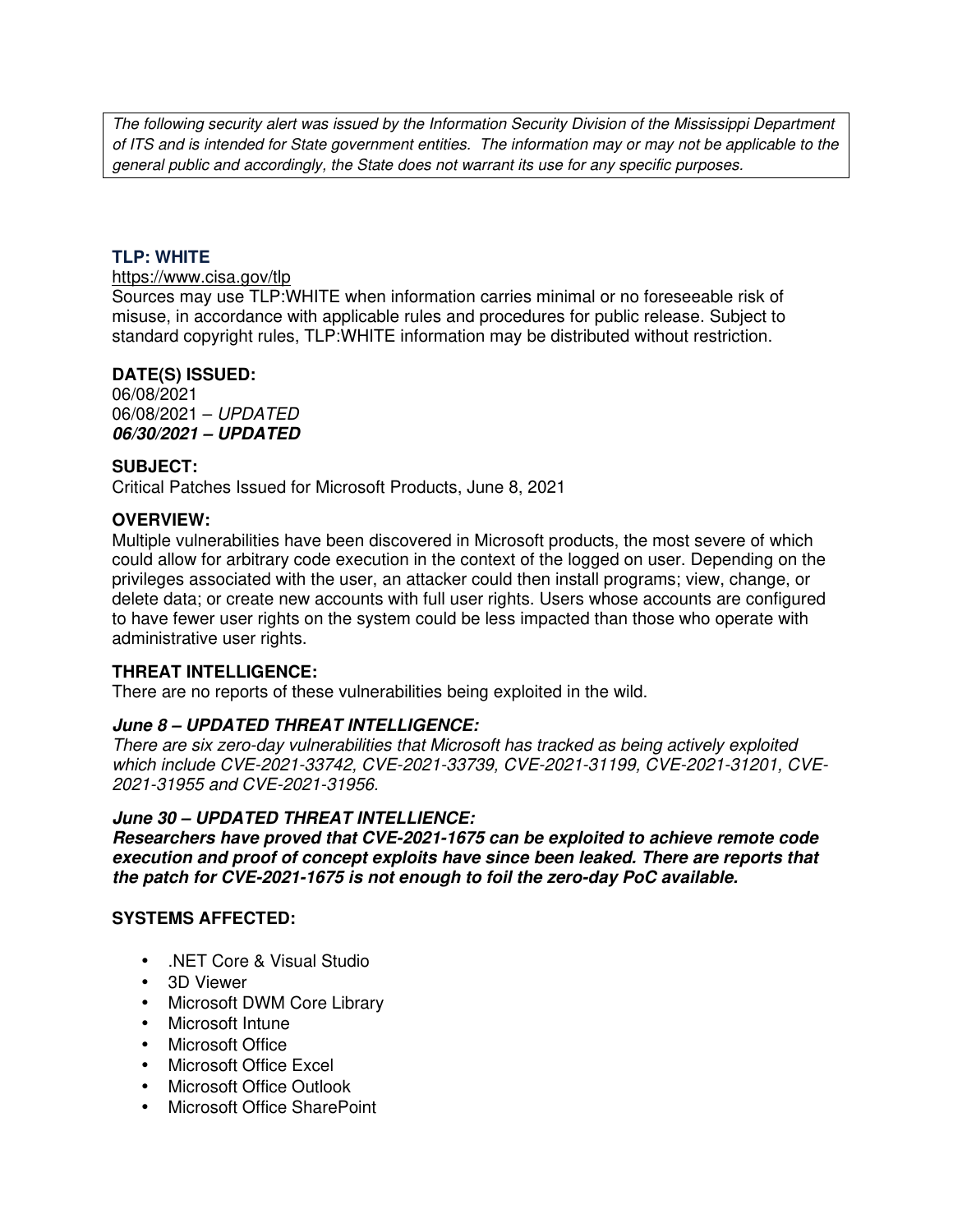- Microsoft Scripting Engine
- Microsoft Windows Codecs Library
- Paint 3D
- Role: Hyper-V
- Visual Studio Code Kubernetes Tools
- Windows Bind Filter Driver
- Windows Common Log File System Driver
- Windows Cryptographic Services
- Windows DCOM Server
- Windows Defender
- Windows Drivers
- Windows Event Logging Service
- Windows Filter Manager
- Windows HTML Platform
- Windows Installer
- Windows Kerberos
- Windows Kernel
- Windows Kernel-Mode Drivers
- Windows Network File System
- Windows NTFS
- Windows NTLM
- Windows Print Spooler Components
- Windows Remote Desktop
- Windows TCP/IP

## **RISK:**

## **Government:**

- Large and medium government entities: **High**
- Small government entities: **Medium**

**Businesses:**

- Large and medium business entities: **High**
- Small business entities: **Medium**

## **Home users: Low**

## **TECHNICAL SUMMARY:**

Multiple vulnerabilities have been discovered in Microsoft products, the most severe of which could allow for arbitrary code execution.

A full list of all vulnerabilities can be found at the link below: https://msrc.microsoft.com/update-guide/en-us

Successful exploitation of the most severe of these vulnerabilities could result in an attacker gaining the same privileges as the logged-on user. Depending on the privileges associated with the user, an attacker could then install programs; view, change, or delete data; or create new accounts with full user rights. Users whose accounts are configured to have fewer user rights on the system could be less impacted than those who operate with administrative user rights.

## **RECOMMENDATIONS:**

The following actions should be taken: